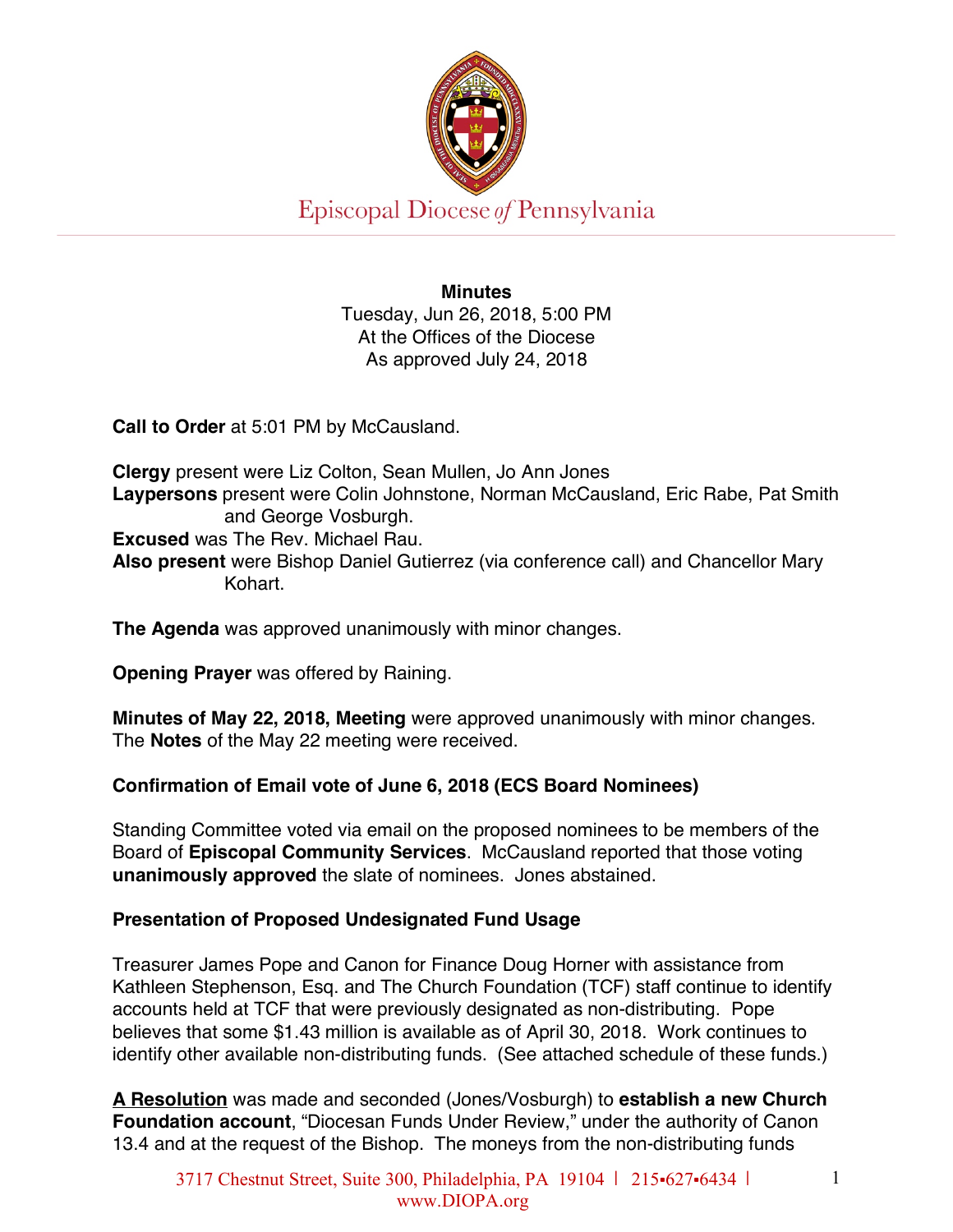described in the attachment to these minutes are to be deposited in this account, and the 23 existing accounts are to be closed excepting the "St. Matthias Fund" which will remain open with a nominal balance of \$5,000 to receive mortgage payments still outstanding. **Approved unanimously.** 

## **Presentation on Proposed 2019 Budget**

Treasurer Pope then presented the 2019 budget. Although the cost of administration is under-running its income, expenses for mission are overrunning income designated for that purpose. The current budget shows an \$867k deficit. This would be covered by a draw on our endowment.

Mullen noted that in recent years, at least three budgets have drawn from endowment resources to cover deficits. In the current proposed budget, the large deficit is due to level assessments, and Mullen noted that parishes may not be able to pay more. At the same time, the Diocese is increasing its payment to the national church and significantly increasing mission spending.

McCausland thanked Pope for his attendance and reports.

## **Ministry Approvals:**

• None this month

# **Diocesan Staff Reports**

• No comments

### **Executive Committee Report**

- McCausland has polled the Standing Committee and a quorum will be available to attend the July meeting although he and Raining will not be present.
- Earlier on June 26, Executive Committee met briefly via videoconference with the Bishop who is traveling.

# **Bishop's Report**

• The Bishop is traveling in New Mexico for an ordination and then will go on to the General Convention of The Episcopal Church to be held beginning July 3, 2018 in Austin, TX.

# **Finance Committee Referrals**

• Church of the Advocate Request – Line of Credit Approval

The Church of the Advocate requests Standing Committee approval to secure \$150,000 a line-of-credit with a restricted endowment. Finance Committee recommends that Standing Committee decline to approve the request.

**A Resolution** was made and seconded (Raining/Rabe). Based on counsel of the Chancellor that the endowment proposed to secure the line of credit is restricted and also based on the recommendation of Finance Committee, Standing Committee **does**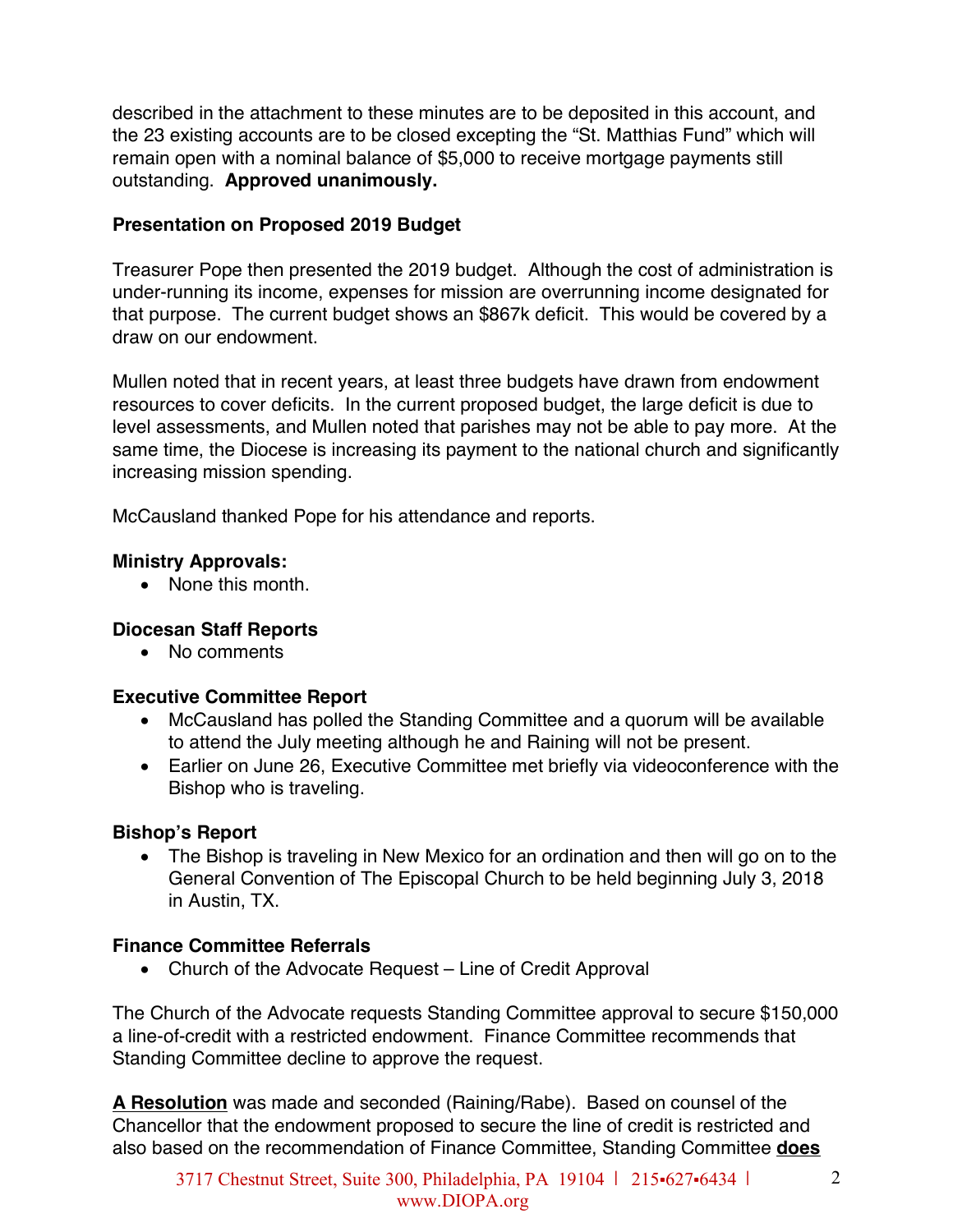**not approve** the requested loan or encumbrance of the restricted endowment by Church of the Advocate. Standing Committee notes that Canons require approval of Diocesan Council for any loan in excess of \$1000 taken by an aided parish. **Agreed unanimously.** 

• St. Mary's Bainbridge Lease Request

St. Mary's seeks approval to lease a residence owned by the church. Finance Committee recommends approval. The Chancellor has reviewed a proposed lease. Finance recommends that the minimum rent be set at \$2500 per month. The church has selected Volpe Real Estate to handle the leasing.

**A Resolution** was made and seconded (Rabe/Smith) that the proposal by **St. Mary's Bainbridge** to lease its rectory (1839 Bainbridge Street) is approved with a minimum rent stipulated at \$2500. The rent may be higher if agreed by the vestry and rector. The final lease will be subject to review by the Chancellor. **Approved unanimously.** 

### **Old Business**

• **Letters to the Revd. Erika Takacs and family of Ann Booth-Barbarin** 

Standing Committee on May 22 resolved to send a letter commending Takacs on her work in our Diocese as she takes up a call in Chicago, and to express condolences to members of the family of Ann Booth-Barbarin who died suddenly and had be active in Diocese leadership. Both letters were signed by all members present and will be transmitted to the recipients.

#### • **Proposed Description of Standing Committee/COM relationship**

McCausland distributed a document prepared by Vosburgh and Raining that describes a process for Standing Committee to use and questions to be asked of candidates for ordination. The objective is to bring uniformity to the interview process. Members agreed that there is no need or desire to duplicate the work of the COM. Johnstone noted that Standing Committee is required to interview postulants before they become candidates.

**A Resolution** was made and seconded (Colton/Smith) to **endorse the following statement** of Standing Committee's role in interviewing candidates for ordination:

#### *The Role of the Standing Committee vis a vis the Commission on Ministry*

The Standing Committee's role in the ordination process is one of official Diocesan approval and support of the work of the COM. We recognize that the hard work of discernment happens within the work of the COM and do not seek to replicate that process. Yet, in order for the Standing Committee to fulfill its canonical obligations, it requires some interview and fellowship time with the Candidates for Holy Orders. It is proposed that the Standing Committee join with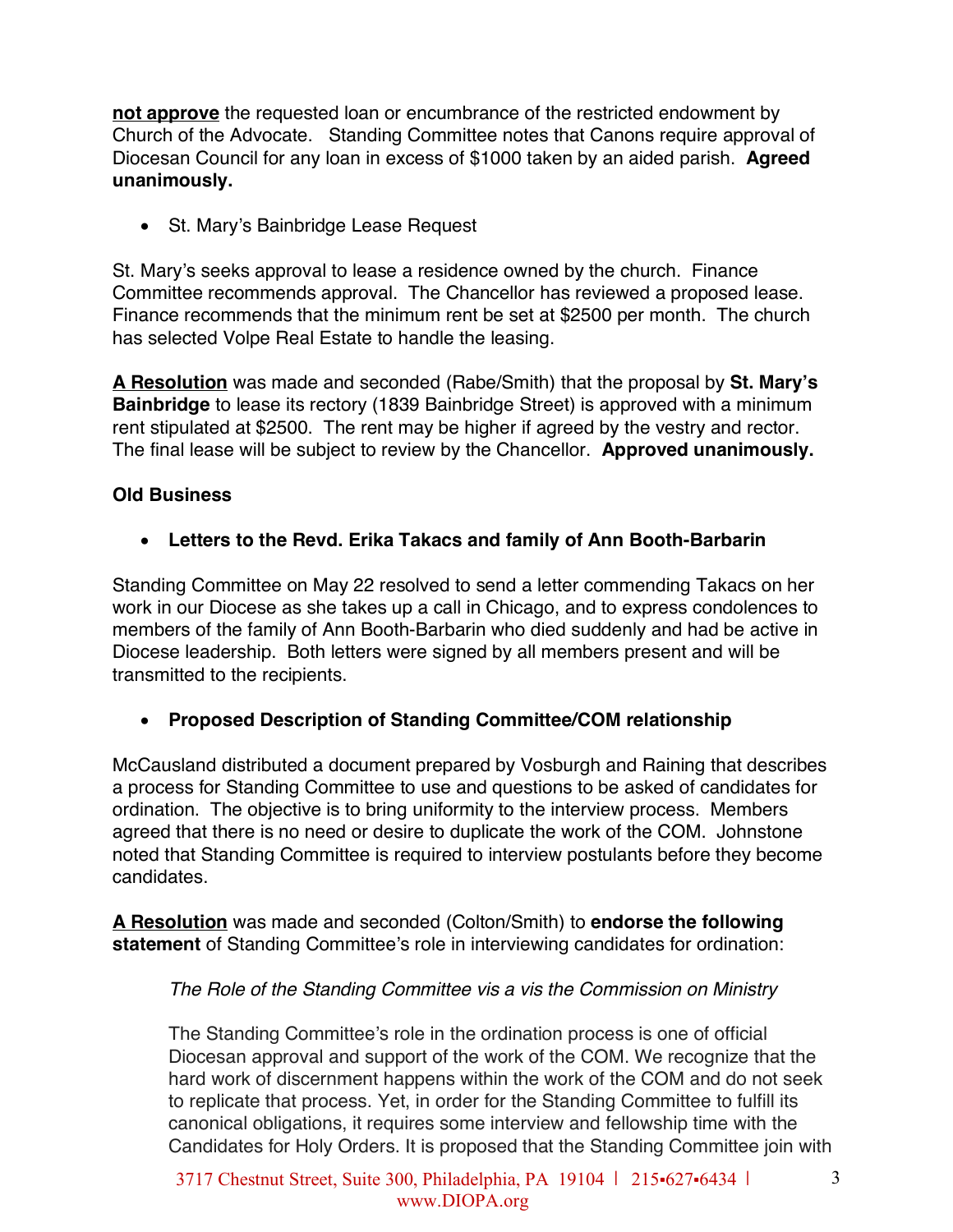the COM on the first night of one of the Bishop's discernment weekends and also conduct a short interview with each of the Candidates (15-30mins) in a formal Standing Committee meeting. These formal interviews will be conducted prior to Candidacy. The fellowship time could also aid in bringing the Standing Committee and COM together at strategic moments to enhance their working relationship.

### **Approved unanimously.**

• **Committee to study DioPA location**

At the May 22 meeting, Standing Committee established a Committee to study needs and options for Offices of the Diocese. The Committee is to include two representatives from Standing Committee, two from Diocesan Council, two from Finance and one staff representative.

Appointed to date are: Eric Rabe, Pat Smith, Standing Committee; Dave Dixon, John Wallace, Diocesan Council. Finance is expected to appoint two members shortly.

#### **New Business**

#### **Diocesan Commission/Committee Reports** (as necessary)

- Finance No further report
- Incorporation

Pat Smith and Chancellor Kohart, both members of the Incorporation Committee, reported on the current status Committee's work.

Members of the Incorporation Committee reported on this work to the Diocesan Council on June 23 and the Finance Committee on June 21. The Incorporation Committee expects to bring its proposal to Convention in 2018 and that elections for the Corporation Board would be held in 2019.

Colton recommends language changes to assure that vicars, as Diocese employees, be permitted to serve on committees and boards.

- Congregational Life and Development Team -- Jones reported that the Team's last meeting was in April. She expects that the Team will meet again when the funds have been established for its work.
- Constitution & Canons No recent meeting
- Commission on Ministry No further report
- Diocesan Council Vosburgh reported that Council received a report on Incorporation at its June 23 meeting. Also the Mission Process Committee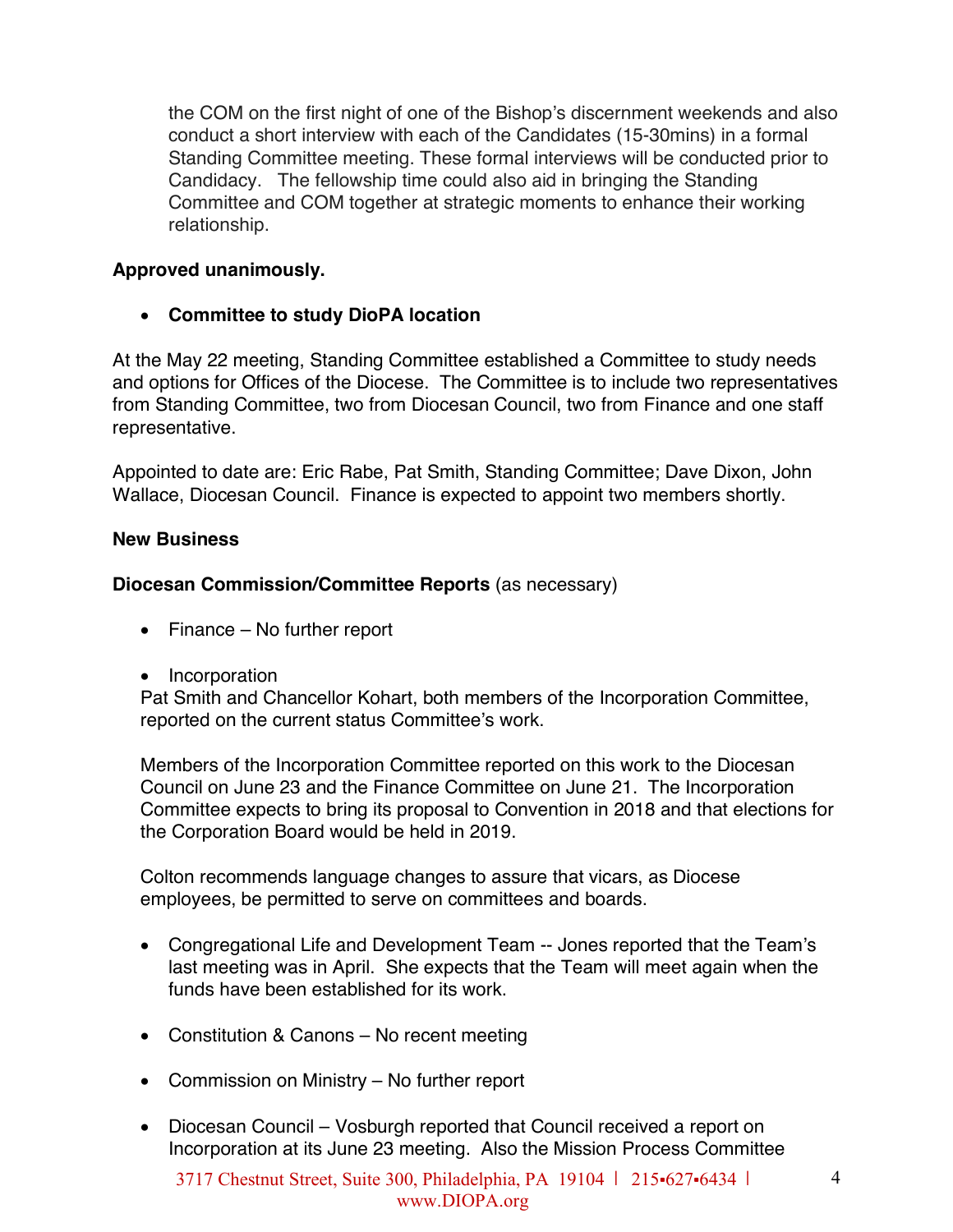presented a plan for managing missions of the Dioceses. Council reviewed program grants to be included in the 2019 Diocesan budget.

• Episcopal Elections

**A Resolution** was made and seconded (Colton/Smith) that the Standing Committee of the Diocese of Pennsylvania consents to the election of Michael Buerkel Hunn as Bishop Diocesan of the **Diocese of the Rio Grande**. **Approved unanimously.** 

**A Resolution** was made and seconded (Colton/Jones) that the Standing Committee of the Diocese of Pennsylvania consents to the election of Carlyle J. Hughes as Bishop Diocesan of the **Diocese of the Newark**. **Approved unanimously.** 

**A Resolution** was made and seconded (Colton/Vosburgh) that the Standing Committee of the Diocese of Pennsylvania consents to the election of Mark Cowel as Bishop Diocesan of the **Diocese of Western Kansas**. **Approved unanimously.** 

• Bishop's Special Budget Committee -- Mullen reported that the committee is attempting to establish a process for determining the health of parishes in the Diocese as a way of identifying the best use of resources.

#### **Adjournment Moved and seconded and approved unanimously at 7:20 PM.**

McCausland offered a **Closing Prayer.**

#### **Future Agenda Items**

• July 24, 2018 Opening/Closing Prayers: Jones/Johnstone

**Attachment:** Non--distributing Funds as of April 30, 2018, submitted by the Treasurer.